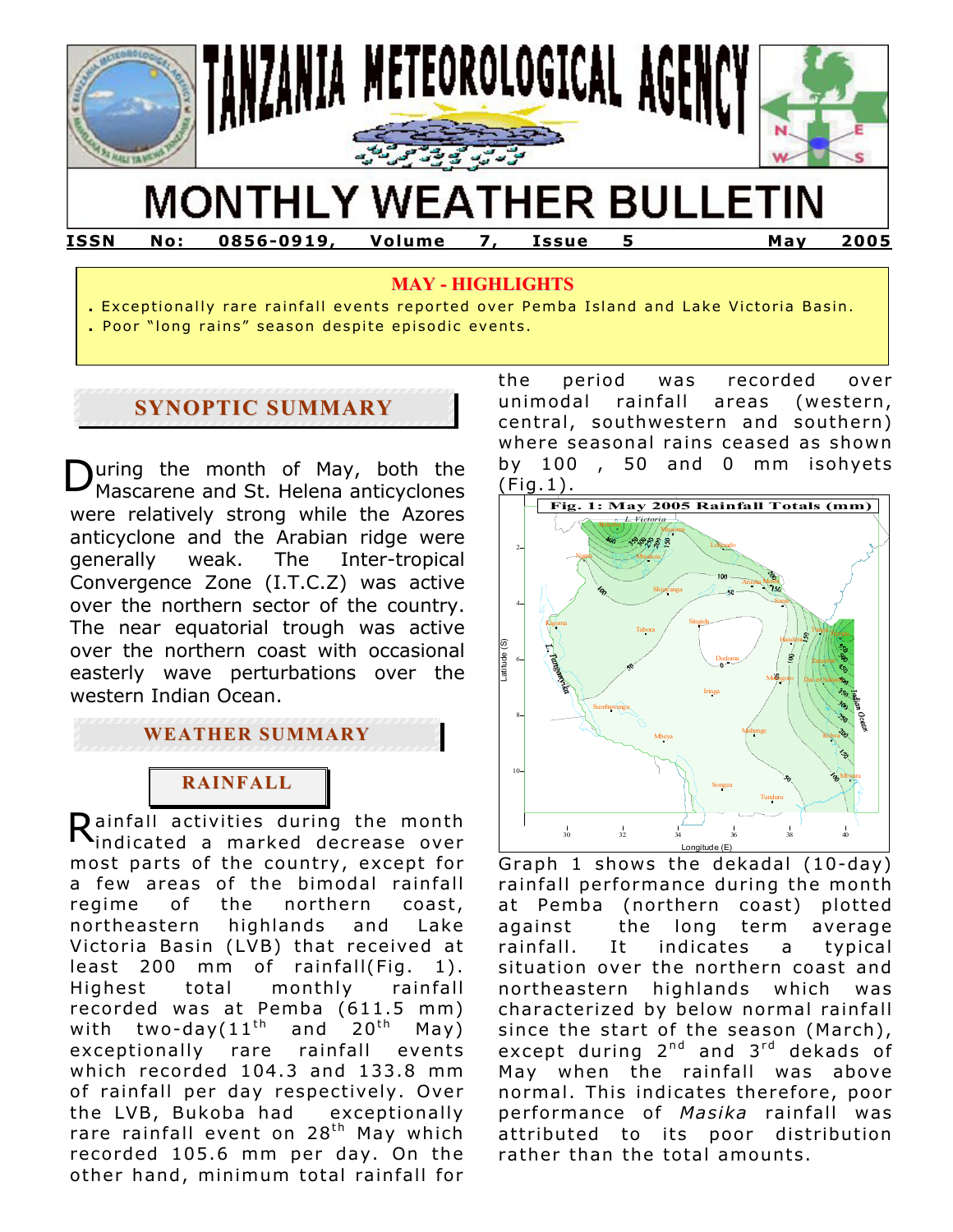

**MEAN AIR TEMPERATURE**

Maximum and minimum air<br>M<sub>temperatures across the country</sub> during May are indicated in Figs. 2a and 2b respectively. Observed mean maximum temperature ranged between just above 30ºC and just below 24ºC as shown in Figure 2a.



Areas over the southwestern highlands (Rukwa and Mbeya regions) continued experiencing lower maximum temperatures (slightly below 24°C), while higher values just above 30°C were observed along the coast (Tanga, Dar es Salaam and Mtwara regions). The highest value of 30.6ºC was recorded at Tanga airport, indicating a drop of  $1.6$ <sup>o</sup>C compared to that observed during April. Mbeya airport in southwestern highlands recorded the lowest mean maximum temperature of 23.5ºC (a drop of  $0.3$ <sup>o</sup> $C$ ).

On the other hand, the mean minimum air temperatures during the month ranged from just below 10ºC to just above 24°C (Figure 2b).



Areas over the southwestern highlands continued experiencing relatively cooler conditions ( temperatures less than 14ºC) with the lowest mean minimum temperature of 9.0ºC recorded at Mbeya airport . A general drop in temperature highlights a cooling trend, an indication of the approach of the cool/cold season over the eastern Africa region.

## **SUNSHINE HOURS**

-igure 3 indicates the spatial distribution of the bright sunshine (expressed in hours per day) observed across the country during May. The country experienced bright sunshine for durations averaged between about 6 to just above 9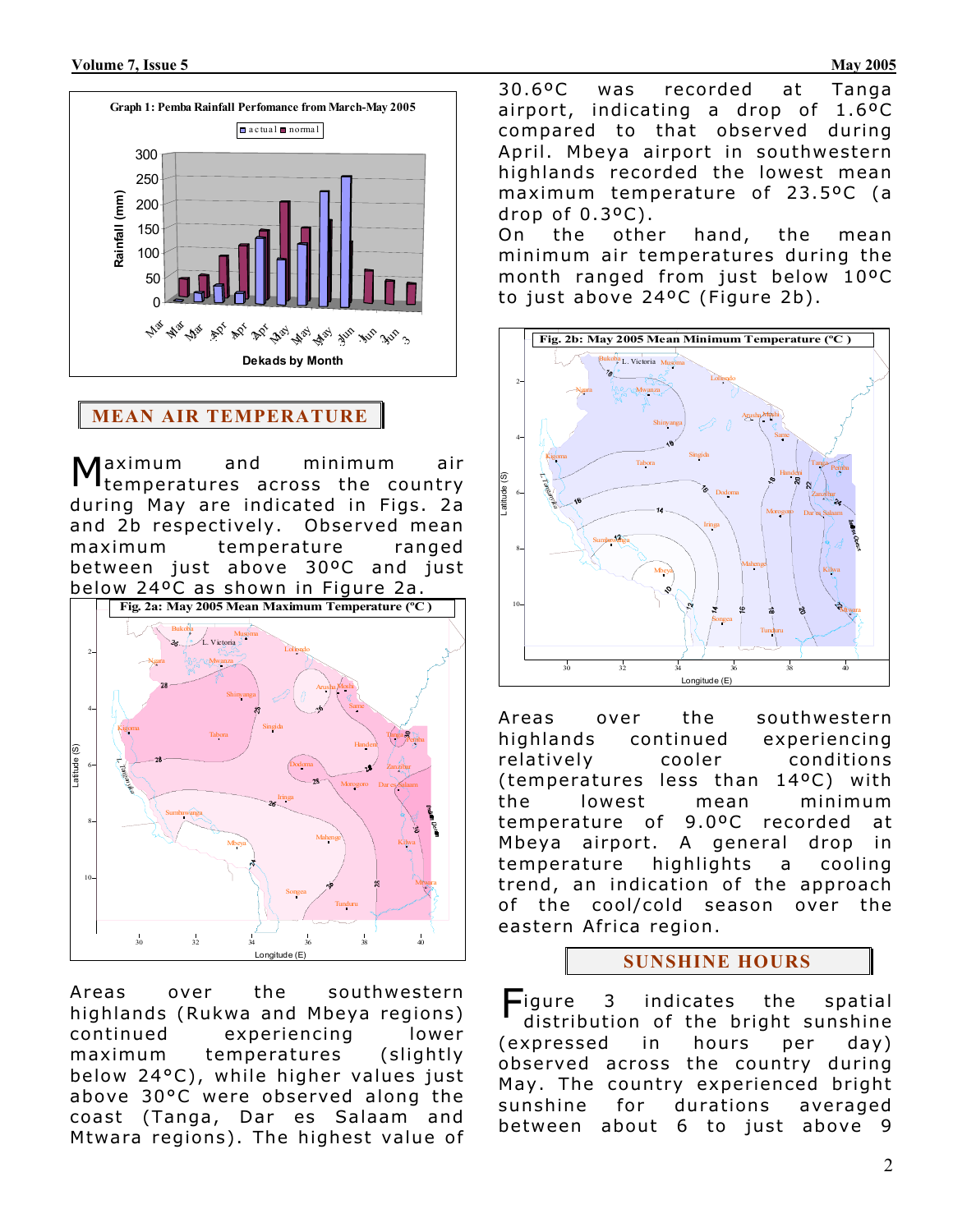#### **Volume 7, Issue 5** May 2005

hours/day, with the longest duration of 10 hours/day recorded over Mbeya in the southwestern highlands.

Generally, many hours of sunshine were experienced over areas in unimodal rainfall regime as a result of decrease in cloud activity during the month. However, Mahenge district experienced sunshine duration of 7 hours/day and less. Shorter durations (less than 6 hours/day)were observed over west of LVB(Kagera region), Morogoro north, Handeni district, and Kagera, Kilimanjaro and Arusha regions.



# **MEAN DAILY WINDSPEED**

ean wind run across the country during the month of May ranged from about 3 km/hr to a maximum of just above 10 km/hr as shown in Figure 4. Spots of higher wind speed occurred over Dodoma, Arusha and Tanga regions, and Pemba island, with Dodoma airport recording the maximum of 10.6 km/hr. On the other hand, slight winds (less than 3 km/hr) dominated in Sumbawanga (2.3 km/hr), Songea (2.8 km/hr) and Morogoro municipality(2.3 km/hr).



# **SATELLITE INFORMATION**

Figure 5, displays cloud cover on 10/5/05 that typically persisted over the coastal belt of the country and was the cause of heavy rains recorded during the month.



# **AGROMETEOROLOGY**

Showers received during May over<br>Sbimodal rainfall areas improved  $\bigcup$ bimodal rainfall areas soil moisture conditions in those areas , whereas over unimodal rainfall areas a declining trend of soil moisture supply continued. This situation was really conducive to the